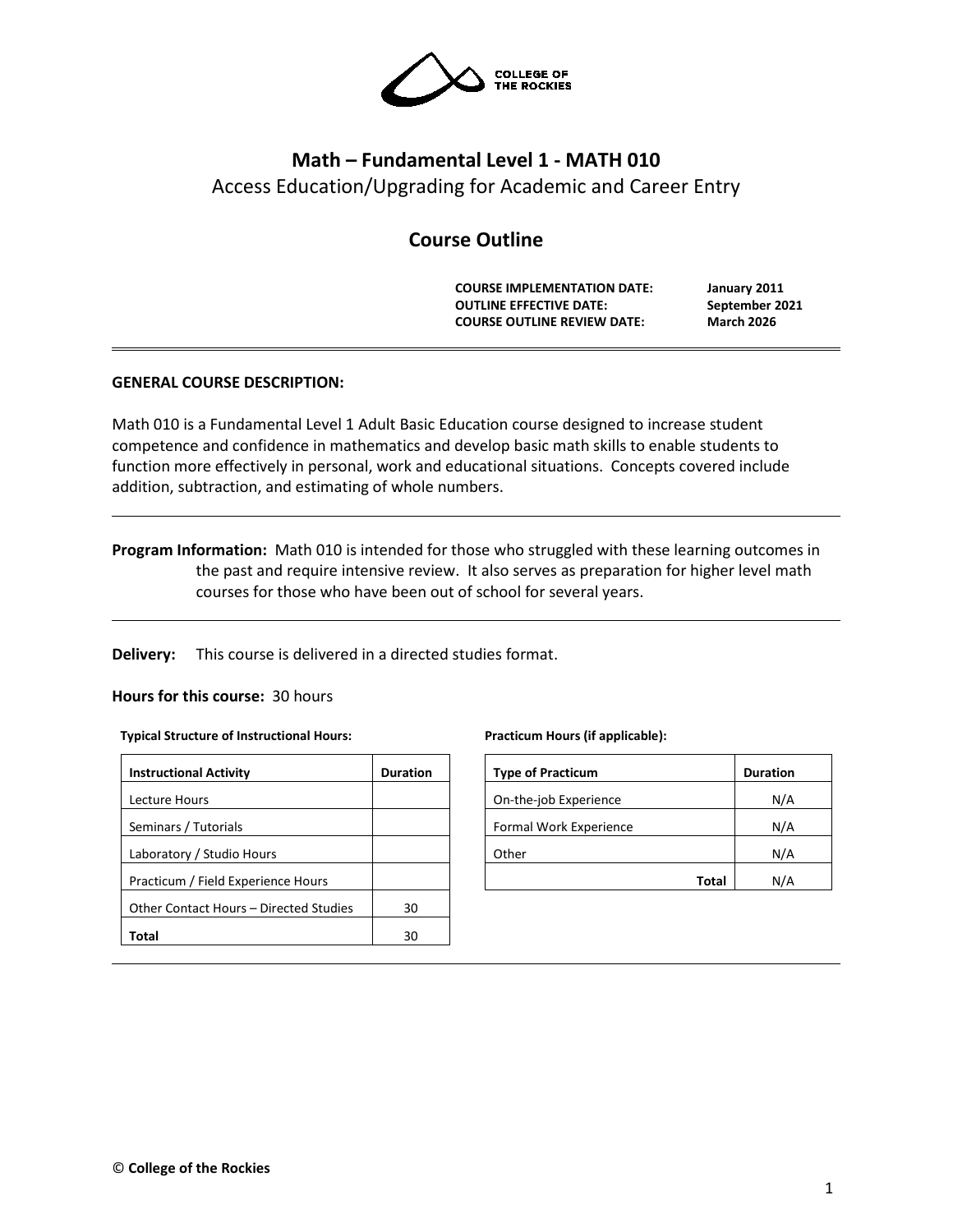Leanne Caillier-Smith, MEd

Signature

### **APPROVAL SIGNATURES:**

Department Head Joy Brown E-mail: [jbrown3@cotr.bc.ca](mailto:jbrown3@cotr.bc.ca) Dean of Trades and Technology Dr. Jack Moes E-mail: *[jmoes@cotr.bc.ca](mailto:jmoes@cotr.bc.ca)* 

Department Head Signature

Dean Signature

EDCO

Valid from: September 2021 – March 2026

Education Council Approval Date

### **COURSE PREREQUISITES AND TRANSFER CREDIT:**

**Prerequisites:** None

**Corequisites:** None

## **Flexible Assessment (FA):**

Credit can be awarded for this course through FA  $\boxtimes$  Yes  $\Box$  No

Learners may request formal recognition for flexible assessment at the College of the Rockies through one or more of the following processes: External Evaluation, Worksite Assessment, Demonstration, Standardized Test, Self-assessment, Interview, Products/Portfolio, Challenge Exam. Contact an Education Advisor for more information.

**Transfer Credit:** For transfer information within British Columbia, Alberta and other institutions, please visit [http://www.cotr.bc.ca/Transfer.](http://www.cotr.bc.ca/Transfer)

> Students should also contact an academic advisor at the institution where they want transfer credit.

**Prior Course Number:** N/A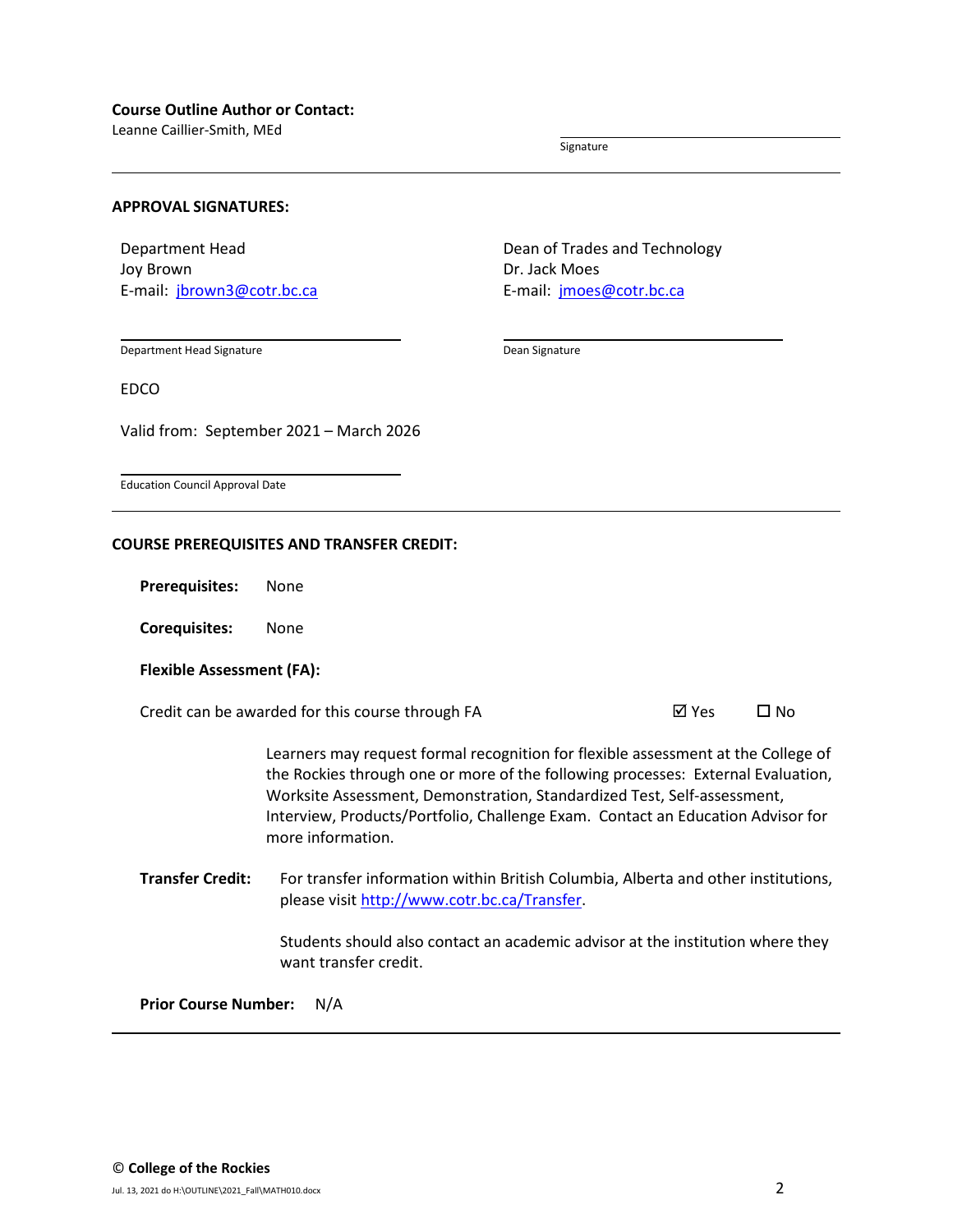# **Textbooks and Required Resources:**

Textbook selection varies by instructor and may change from year to year. At the Course Outline Effective Date the following textbooks were in use:

Directed studies/self-paced format: ABE Adult Literacy Fundamental Mathematics Book 1 - Province of British Columbia Ministry of Advanced Education and Labour Market Development

*Please see the instructor's syllabus or check COTR's online text calculator <http://go.cotr.bc.ca/tuition/tCalc.asp> for a complete list of the currently required textbooks.*

# **LEARNING OUTCOMES & COURSE TOPICS:**

Upon the successful completion of this course, students will be able to

| <b>Learning Outcome</b>  |                                                                                                                                                                                                                                                                              | Sub-outcomes/skills                                                                                                                                                                                                                                                                                                                                 |  |
|--------------------------|------------------------------------------------------------------------------------------------------------------------------------------------------------------------------------------------------------------------------------------------------------------------------|-----------------------------------------------------------------------------------------------------------------------------------------------------------------------------------------------------------------------------------------------------------------------------------------------------------------------------------------------------|--|
| Students will be able to |                                                                                                                                                                                                                                                                              | By achieving this broader outcome, student will                                                                                                                                                                                                                                                                                                     |  |
| 2.<br>3.<br>4.<br>5.     | 1. Evaluate 2-digit expressions using addition<br>and subtraction, without carrying or<br>borrowing/trading<br>Identify place value to 100<br>Round whole numbers to the nearest 10,<br>100, 1000<br>Order whole numbers to 100<br>Represent mathematical ideas in concrete, | demonstrate that they can also<br>Read and write whole numbers up to 100<br>$\bullet$<br>Recognize vertical and horizontal format for<br>adding and subtracting<br>Count by multiples of 2, 5, 10, up to 1000<br>Apply or use examples of keywords<br>Compare whole numbers<br>Estimate value of numbers<br>Solve for the perimeter of a rectangle, |  |
| 6.<br>7.<br>8.           | pictorial, and symbolic forms<br>Use mathematical vocabulary and language<br>to communicate concepts<br>Identify value of Canadian currency<br>Translate a 1 step addition or subtraction<br>word problem into a mathematical<br>expression                                  | triangle and square<br>Draw and label the sides of a regular shape<br>(rectangle square, triangle)<br>Planning the steps necessary for a feast                                                                                                                                                                                                      |  |
| 9.                       | Identify regular shapes: rectangle, square,<br>triangle and circle                                                                                                                                                                                                           |                                                                                                                                                                                                                                                                                                                                                     |  |
|                          | 10. Recognize common base time units (seconds,<br>minutes, etc.)                                                                                                                                                                                                             |                                                                                                                                                                                                                                                                                                                                                     |  |

For a complete list of the articulation learning outcomes of this course, please refer to the Adult Basic Education in British Columbia's Public Post-Secondary institutions: A Guide to Upgrading in BC's post secondary institutions : [An Articulation Handbook 2020/2021](https://www.bctransferguide.ca/docs/ABE2020.pdf) (bctransferguide.ca).